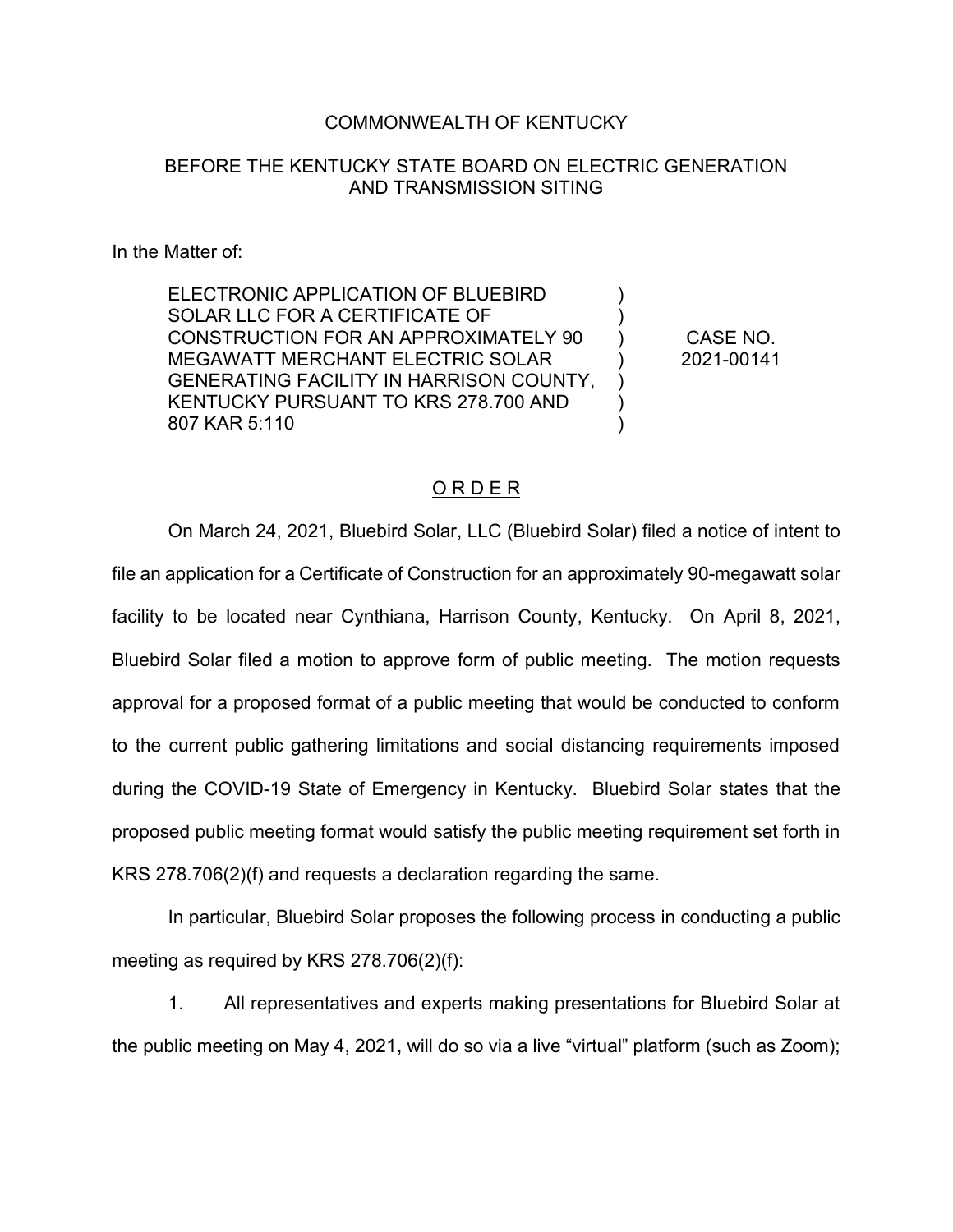2. The virtual platform used for the public meeting will allow members of the public to view the public meeting live, on-line, without cost, by registering with a valid email address, and will allow participants to ask representatives of Bluebird Solar questions about the project, either orally or in writing;

3. The public meeting will be projected for viewing "live" at the Ashford Acres Inn, 1801 Ky-35 East, Cynthiana, Harrison County, Kentucky, at which a representative of Bluebird Solar will be present and a mechanism will be provided for any in-person attendees to address questions to representatives of Bluebird Solar;

4. Additionally, a second "all virtual" public meeting will be held on the following day, May 5, 2021;

5. All notices of and advertisements for the public meetings will (a) specify how the public can access and participate in either public meeting via the on-line virtual platform, (b) encourage the public to participate in the public meeting virtually, NOT inperson, (c) specify that in-person attendance at the public meeting will be consistent with guidelines and directives from the CDC and the Office of the Governor in effect at the time of the meeting regarding such meetings, including, but not limited to, social distancing and the requirement that masks be properly worn at all times, and (d) specify that in order to allow for social distancing, the number of attendees at the in-person meeting will be limited and spaces allocated to the public on a first-come, first-served basis, and include instructions for how to sign-up for the available spaces; and

6. In addition, Bluebird Solar will make a large-scale (24 inches by 36 inches) layout map of the proposed Bluebird Solar facility, which otherwise would have been made available to the public for inspection at a public meeting, available to the public by

-2- Case No. 2021-00141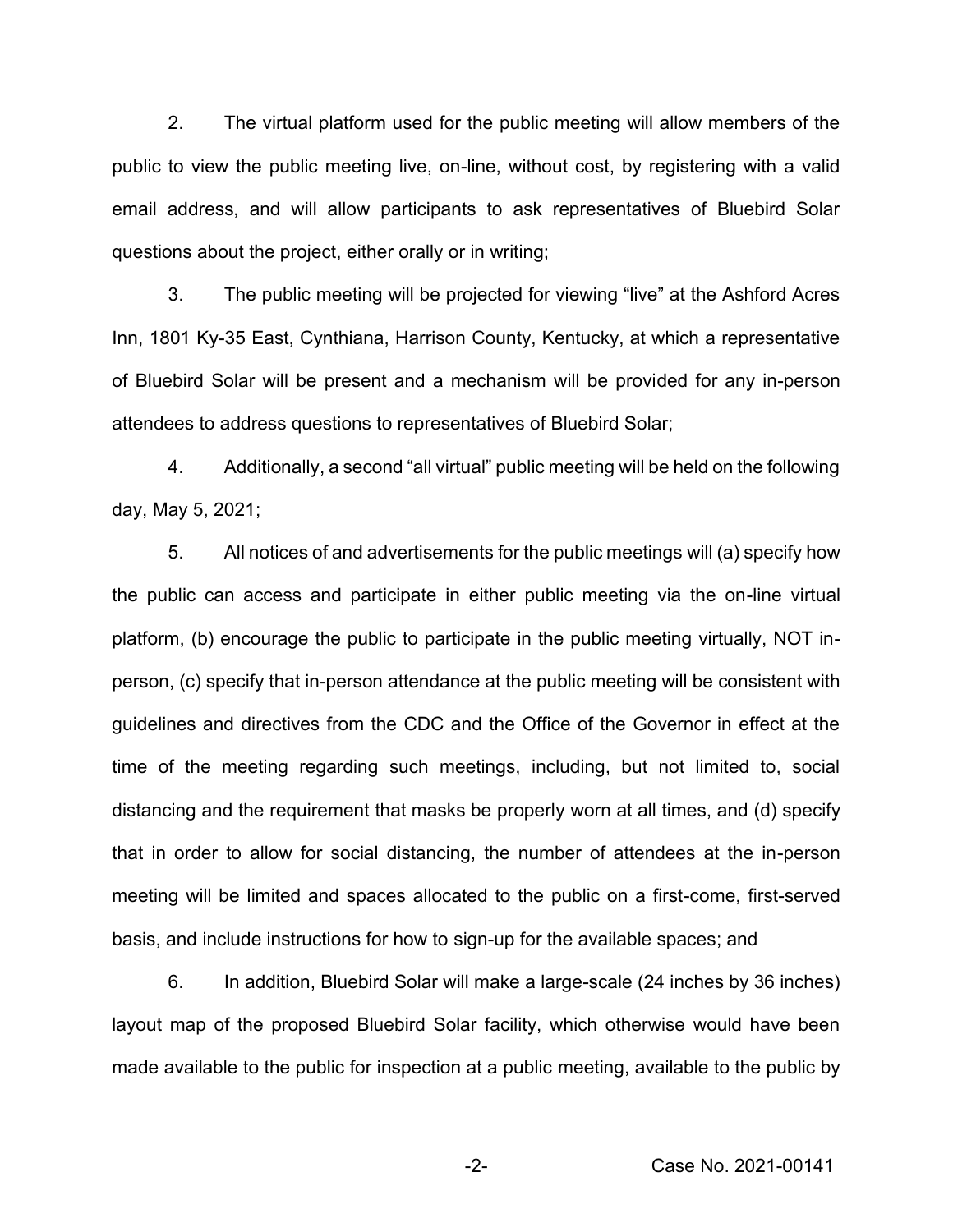displaying the map in the entrance to the Harrison County Fiscal Court, 111 S. Main Street, Cynthiana, Kentucky for the three business days prior to the first public meeting, and will include this information in the notices of and advertisements for the public meetings.<sup>1</sup>

Bluebird Solar asserts that the proposed public meeting format provides the public with multiple options to attend the meeting and receiving information about the proposed solar facility and therefore satisfies the requirements of KRS 278.706(2)(f), while accommodating the health and safety concerns raised by the current COVID-19 State of Emergency. Bluebird Solar further asserts that it will publish notice of the public meeting and mail notice to all owners of property adjacent to the proposed solar facility as required by KRS 278.706(2)(f)(2).

Having reviewed the motion and being otherwise sufficiently advised, the Siting Board finds that the protocols and process proposed by Bluebird Solar to schedule and conduct its public meeting is consistent with the language and intent of KRS 278.706(2)(f). We note that KRS 278.706(2)(f) requires a completed application to include, among other things, a report identifying the various public outreach engagements performed by the applicant prior to the filing of an application. In particular, KRS 278.706(2)(f) provides, in relevant parts, as follows.

(2) A completed application shall include the following:

(f) A complete report of the applicant's public involvement program activities undertaken prior to the filing of the application, including:

1. The scheduling and conducting of a public meeting in the county or counties in which the proposed facility will be constructed at least ninety (90)

. . . .

<sup>1</sup> Bluebird Solar Motion to Approve Form of Public Meeting at 2–3.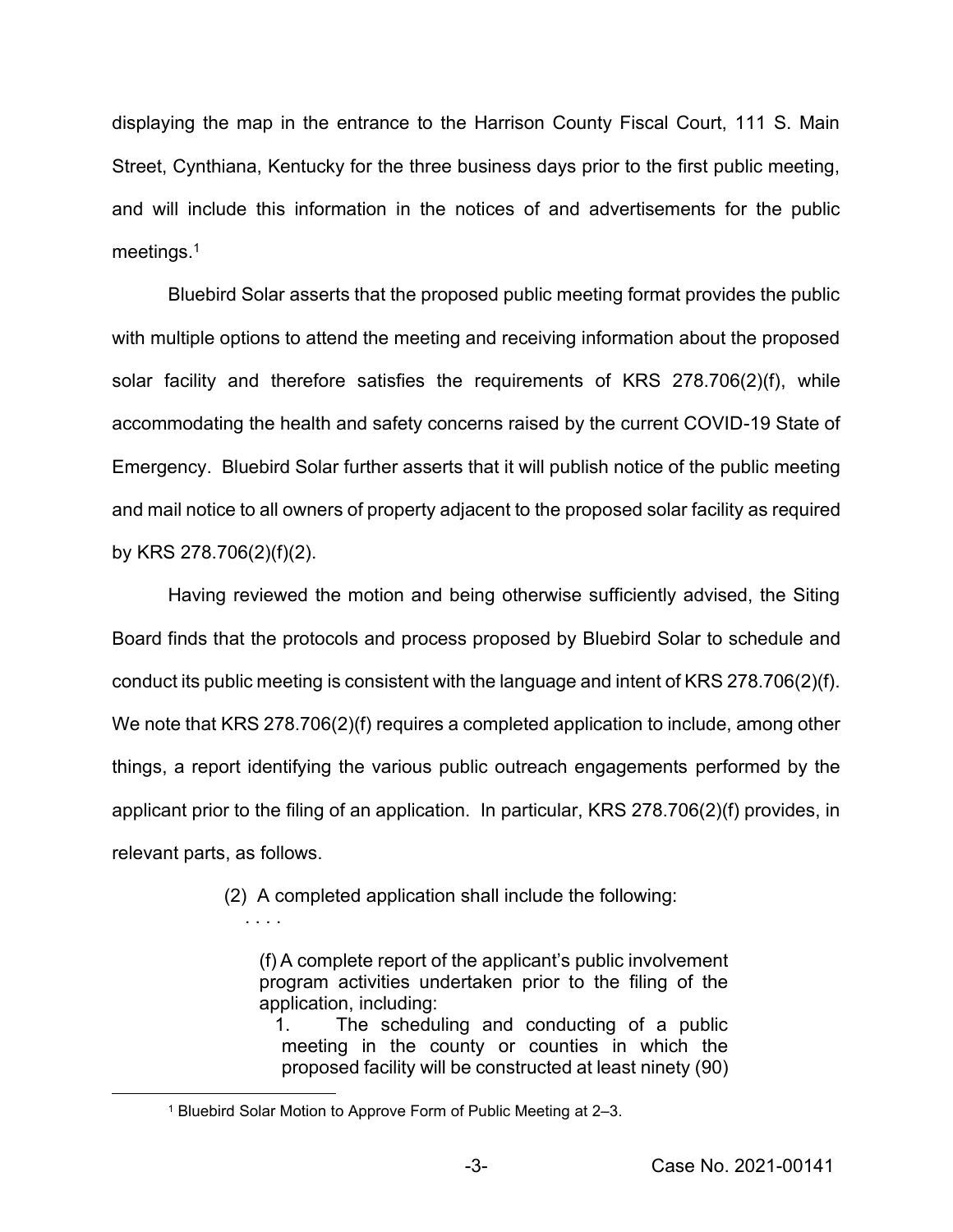days prior to the filing of an application, for the purpose of informing the public of the project being considered and receiving comment on it;

2. Evidence that notice of the time, subject, and location of the public meeting was published in the newspaper of general circulation in the county, and that individual notice was mailed to all owners of property adjoining the proposed project at least two (2) weeks prior to the meeting;

The process and protocols proposed by Bluebird Solar for its public meeting strikes a balance in being able to provide information on the solar project development in Harrison County and to receive comment from the public on the project as required by KRS 278.706(2)(f) and doing so in a manner that takes into account the current public gathering limitations and social distancing requirements imposed by the COVID-19 State of Emergency in Kentucky. Accordingly, Bluebird Solar's motion should be approved as proposed. The Siting Board expects the details of the public meeting that will be reported in the application will mirror the format that has been proposed in the motion.

IT IS THEREFORE ORDERED that:

1. Bluebird Solar's motion to approve form of public meeting is granted.

2. Within three days of the publication of the public notice, Bluebird Solar shall submit a copy of the newspaper advertisement that will notify the public of the proposed public meeting format.

3. Within three days of the mailing of the notice to adjacent property owners, Bluebird Solar shall submit a copy of the notice of the public meeting format that is required to be provided to owners of property adjacent to the solar project.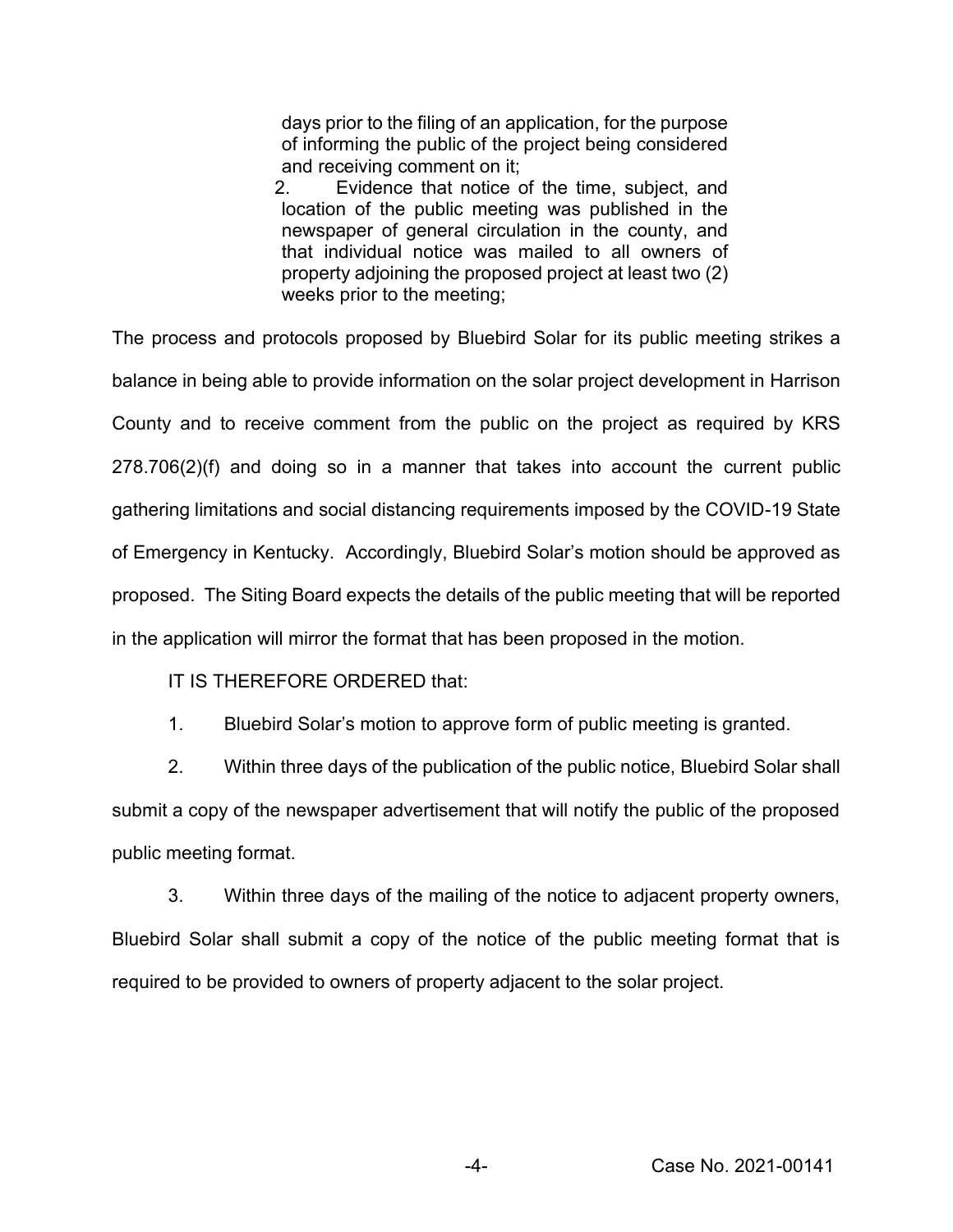By the Kentucky State Board on Electric Generation and Transmission Siting



ATTEST:

 $\Delta$ 

Executive Director Public Service Commission *on behalf of* the Kentucky State Board on Electric Generation and Transmission Siting